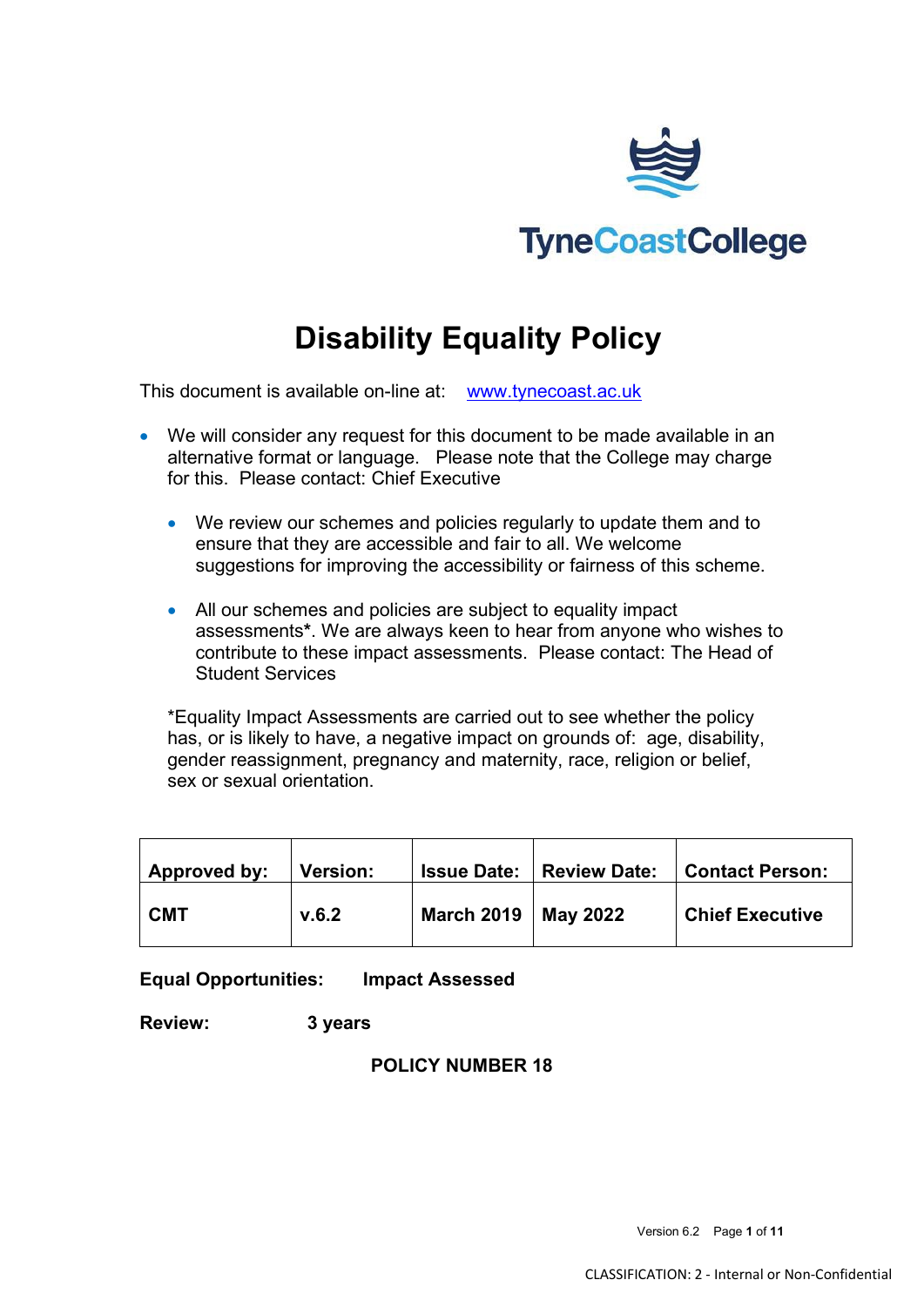# **1 Policy Statement**

- 1.1 This policy document has been produced to enable Tyne Coast College to respond to developments in disability legislation and exists in conjunction with the Equality and Diversity Policy.
- 1.2 The Disability Discrimination Act 2005 introduced requirements upon public bodies to positively promote disability equality; it is intended that this policy document will support Tyne Coast College in achieving this objective.
- 1.3 Tyne Coast College celebrates and values the diversity brought to its workforce by individuals, and believes that the College will benefit from engaging staff from a variety of backgrounds; this in turn will allow it to meet the needs of a diverse student population. The College will treat all employees and students with respect and dignity, and seek to provide a positive working and learning environment free from discrimination, harassment or victimisation.
- 1.4 Tyne Coast College will seek not only to eliminate discrimination, but also to create a working and learning environment based on positive relations between members of different groups. The College undertakes to provide training and support for staff, to consult with staff from different backgrounds about their experience of the working environment and to provide diverse images in any material which it produces for students and staff.
- 1.5 Tyne Coast College will work towards the elimination of discrimination whether overt or covert, and will seek to ensure that individuals and communities have equal access to learning programmes and facilities.

Version 6.2 Page **2** of **11**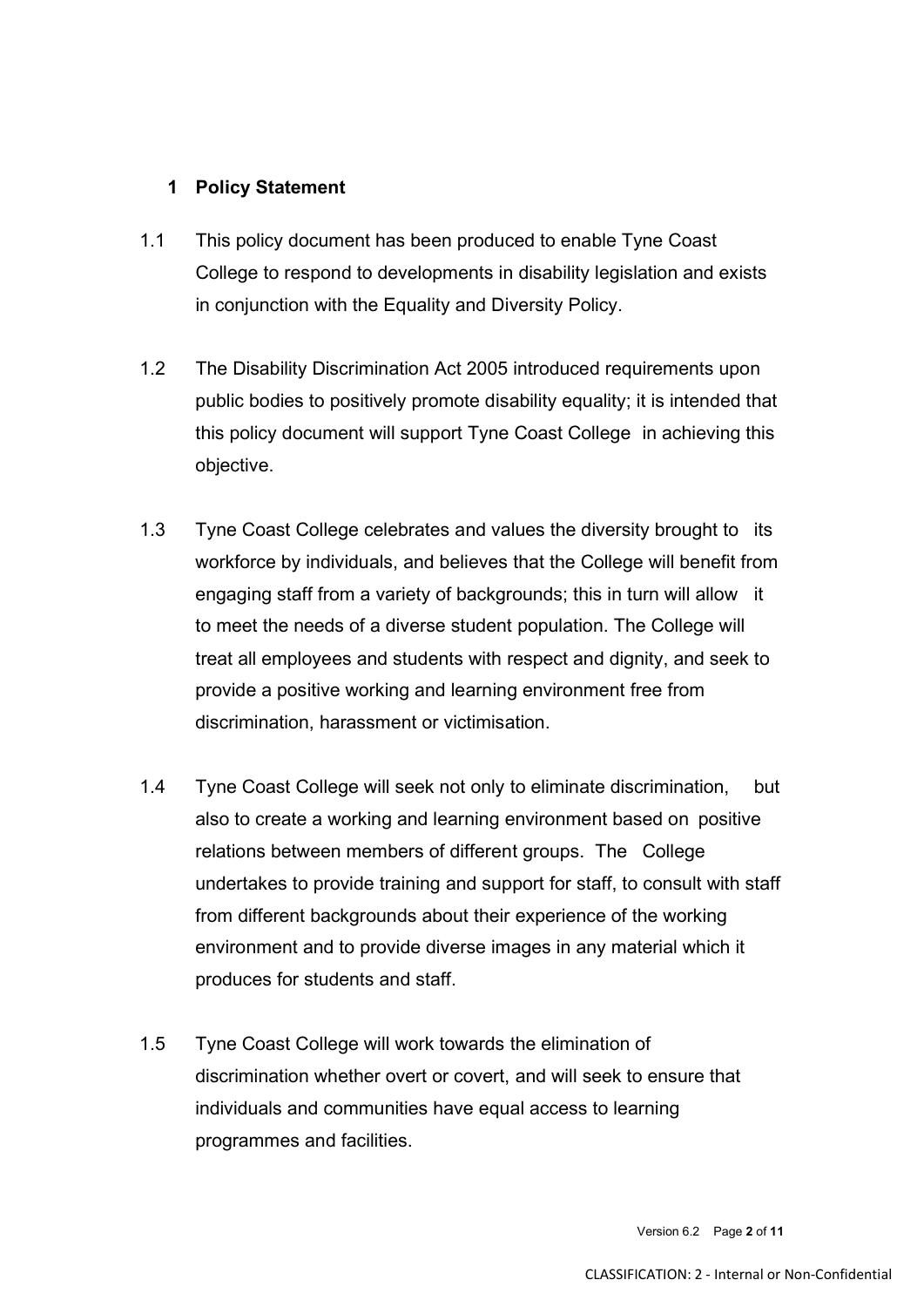## **2 Scope**

2.1 This policy applies to all aspects of the College's provision and to all members of the College community (staff, Governors, students, contractors/suppliers and members of the public).

# **3 Legislation**

The Disability Discrimination Act 1995 The Disability Discrimination Act 2005 The Disability Equality Duty 2006 The Equality Act 2010

## **4 Responsibilities**

## 4.1 Governors

Governors are responsible for ensuring that:

- 4.1.1 The membership of the Corporation reflects the diversity of the communities served by the College and that people with a disability are encouraged to participate in public life
- 4.1.2 The College strategic plan includes a commitment to disability equality.
- 4.1.3 Equality training features as part of the College's strategic plan
- 4.1.4 They are aware of the Corporation's statutory responsibilities in relation to disability legislation as an employer and service provider.
- 4.1.5 They receive and respond to the Equality and Diversity Action Plan.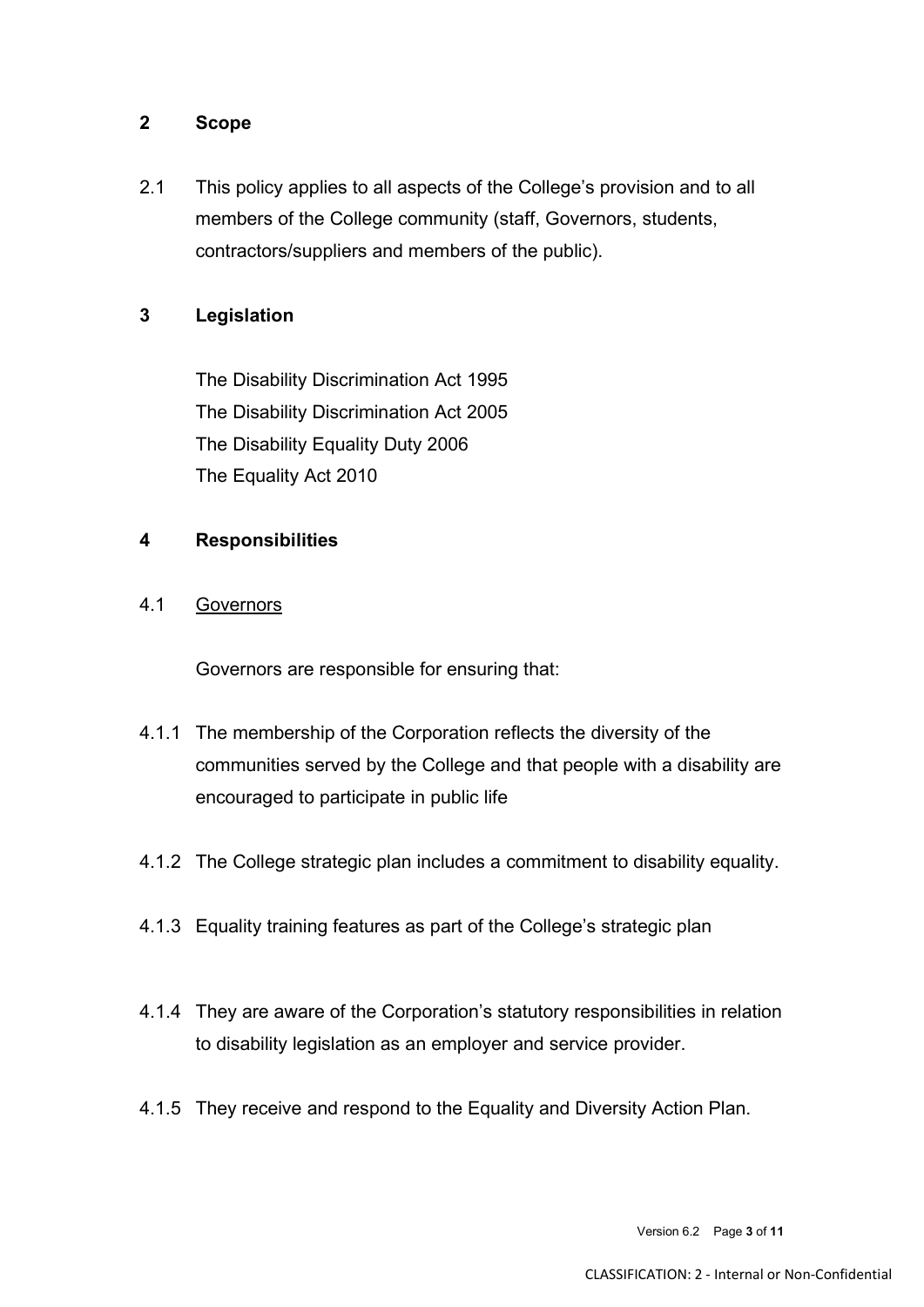#### 4.2 Managers

Manager's responsibilities:

- 4.2.1 The Chief Executive, College Management Team and College Management Team are responsible for taking the lead in creating a positive, inclusive ethos that challenges inappropriate behaviour on the part of managers, staff or students
- 4.2.2 Managers are aware of the College's statutory duties in relation to disability legislation
- 4.2.3 All aspects of College policy and activity are sensitive to disability issues
- 4.2.4 Curriculum areas are required to assess performance in relation to disability issues and take action as appropriate
- 4.2.5 The procedures for the recruitment and promotion of staff envelop best practice in equal opportunities
- 4.2.6 The College publicity materials present an appropriate and positive message about disabled and non-disabled people
- 4.2.7 Student induction programmes and tutorial programmes reflect the College's commitment to promote equal opportunity
- 4.2.8 Appropriate training and development is provided to support the appreciation and understanding of disability
- 4.2.9 Correct procedures are followed and appropriate action is taken against staff, students, placement providers, contractors, suppliers or others including members of the public who discriminate or harass for reasons of disability

Version 6.2 Page **4** of **11**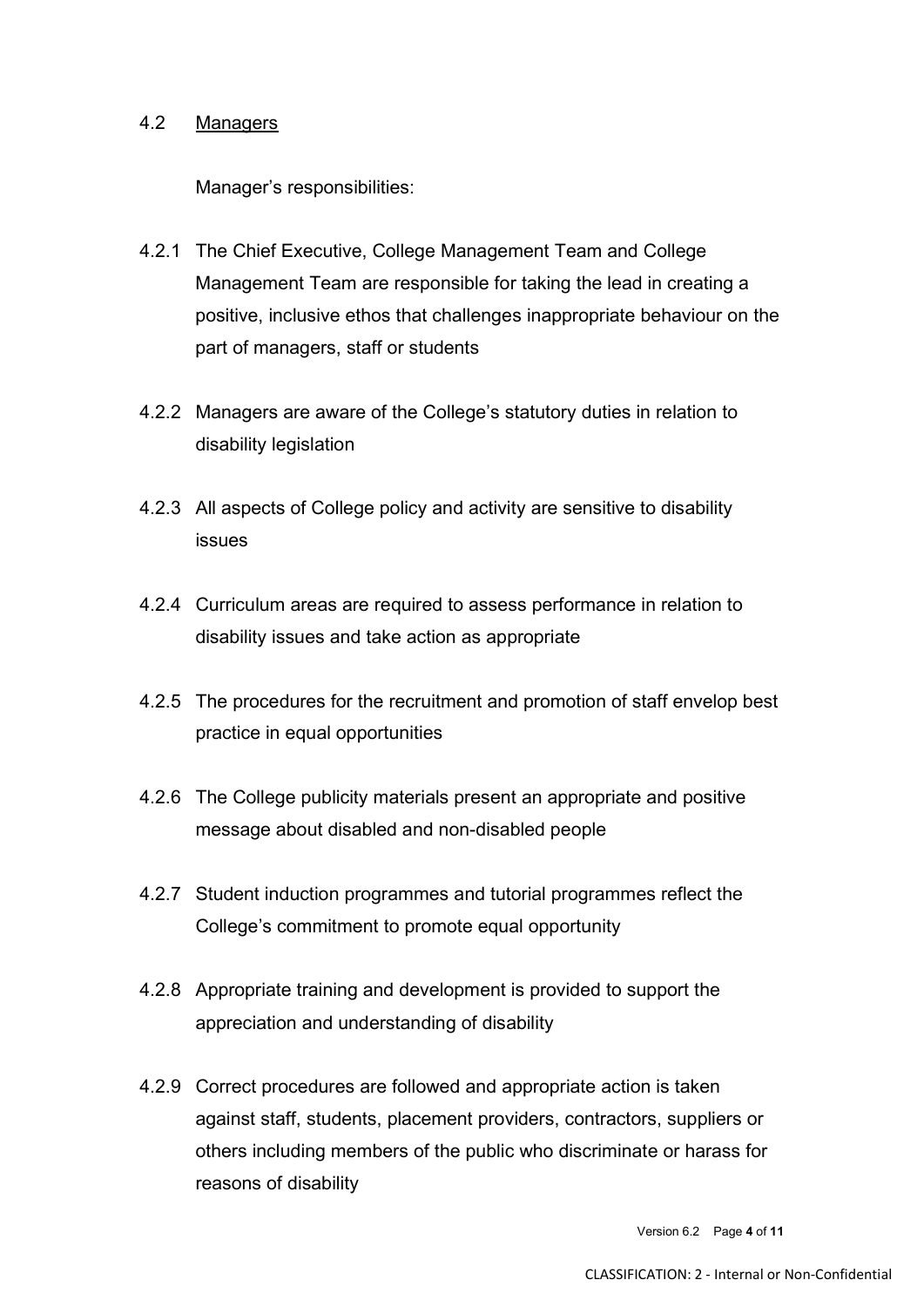- 4.2.10 An inclusive environment is created and maintained through efficient and effective estates and facility management.
- 4.3 Staff Responsibilities:
- 4.3.1 Staff are aware of the College's statutory duties in relation to disability legislation and to attend designated training sessions
- 4.3.2 Schemes of learning, lesson content and teaching resources demonstrate sensitivity to issues of disability
- 4.3.3 Staff challenge or report inappropriate behaviour by students, work placement providers, outside contractors or other members of staff
- 4.3.4 Staff confront disability discrimination whether witting or unwitting, whenever it occurs.
- 4.4 Student Responsibilities:
- 4.4.1 To support the College and each other by behaving in a way that creates a safe, respectful and orderly environment and contributes to their own success and that of their fellow students
- 4.4.2 To respect the College as a diverse inclusive equal opportunity Community where prejudice and harassment are not accepted
- 4.4.3 To observe the standards as shown in the statement on student behaviour in the Student Handbook
- 4.4.4 To show respect for others and to report incidents of discrimination to an appropriate person and to be prepared to act as a witness for any incident that they may experience.

Version 6.2 Page **5** of **11**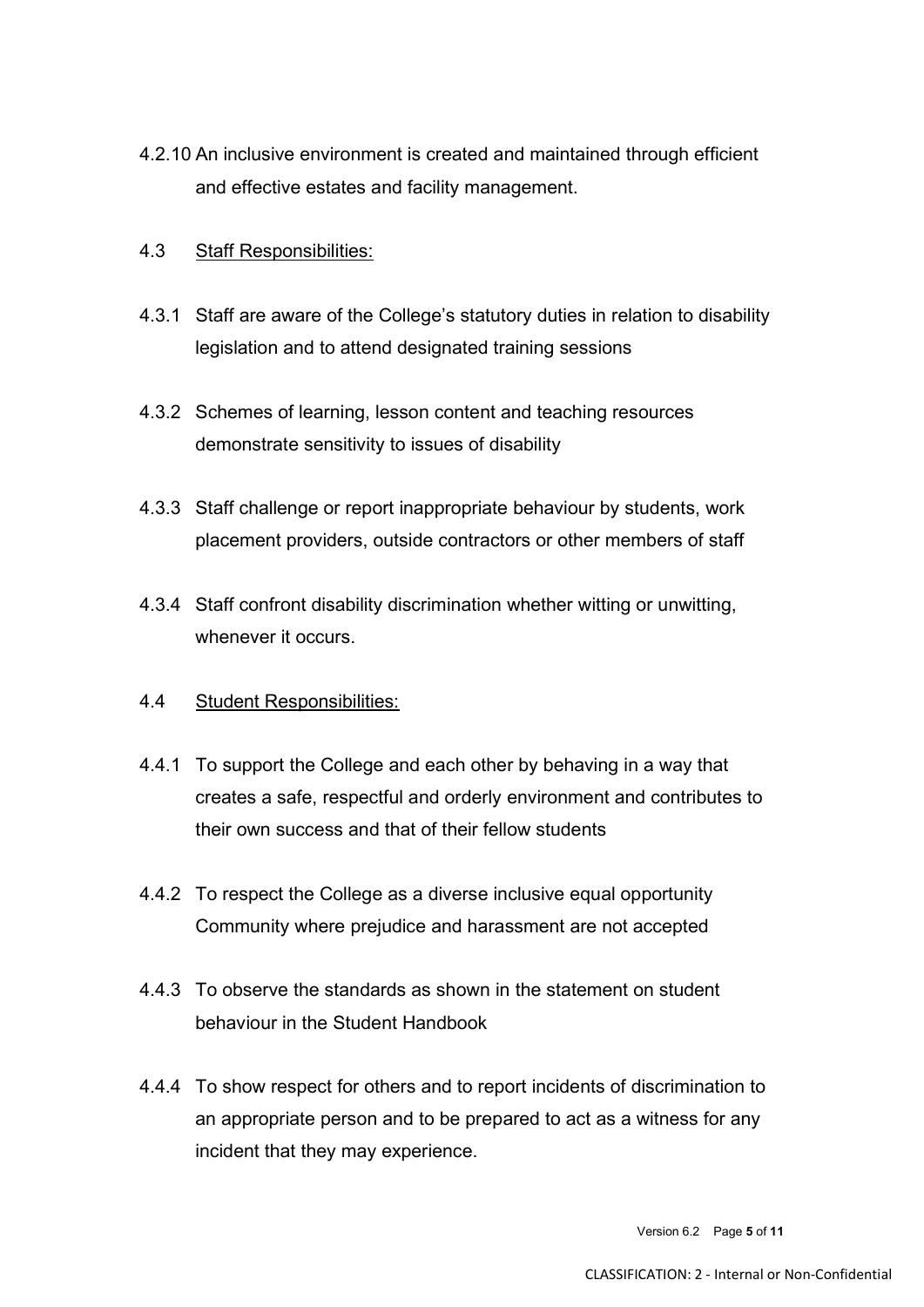# **5 Actions To Implement And Develop Policy:**

- 5.1 Under the Disability Discrimination Act 2005 Tyne Coast College has a general duty to have due regard to the need to:
- 5.1.2 Eliminate unlawful discrimination and disability–related harassment
- 5.1.3 Promote equality of opportunity between people with disabilities and other people
- 5.1.4 Take account of disabilities, even where that involves treating disabled people more favourably than others
- 5.1.5 Promote positive attitudes towards people with disabilities
- 5.1.6 Encourage participation by people with disabilities in public life.

#### 5.2 **Specific duties include**:

- 5.2.1 Annually publishing information which demonstrates our compliance with the general equality duty.
- 5.2.2 Preparing and regularly reviewing an action plan detailing the steps the College plans to take to meet the duties

# **5.3 Tyne Coast College will seek to ensure that:**

- 5.3.1 Governors, staff, students and their sponsors (including work placement providers) are aware of our disability equality policy and the action needed for its implementation
- 5.3.2 Members of the governing body, staff, students and their sponsors (including work placement providers) are aware of the value placed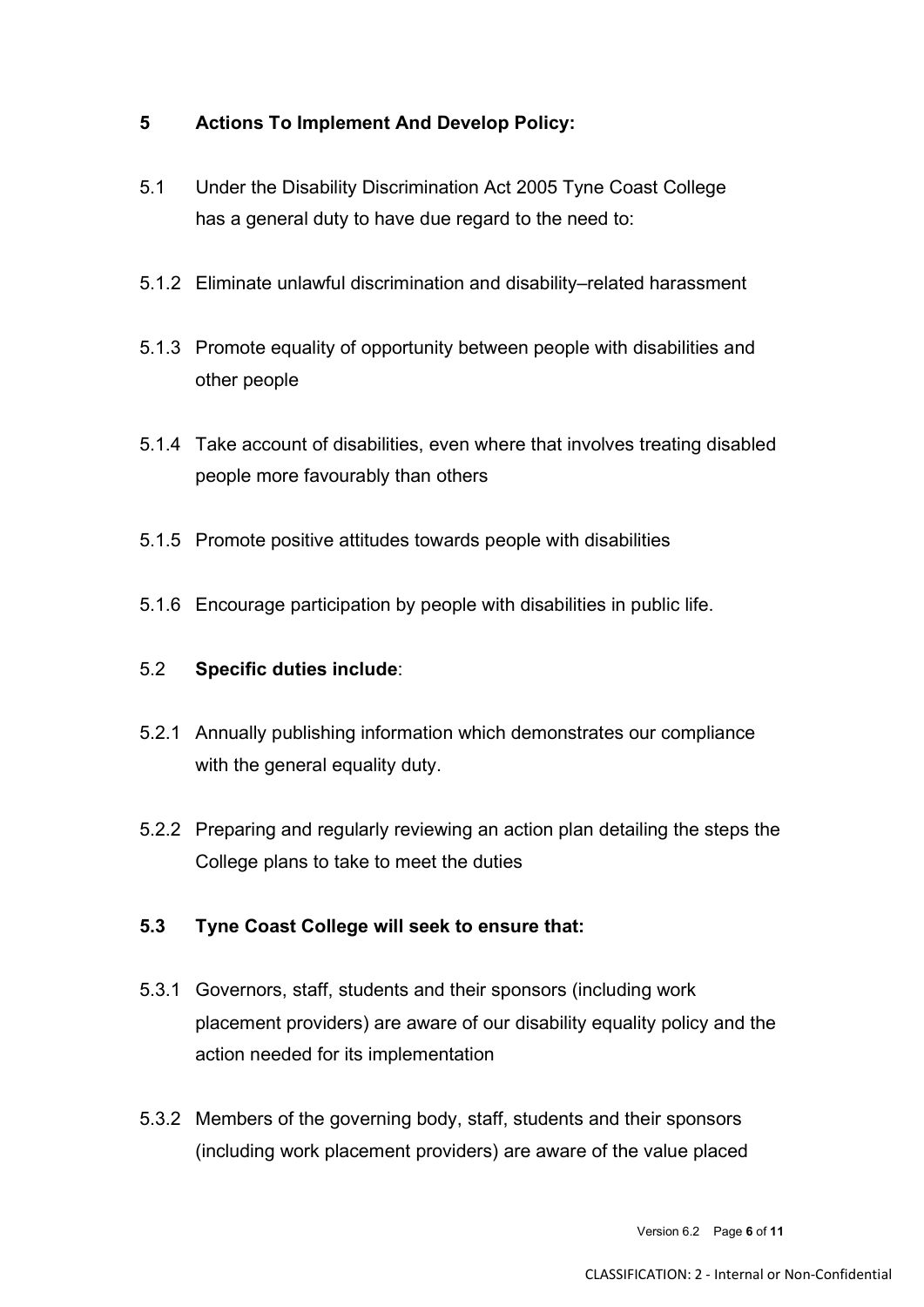upon equal opportunity and that action will be taken in the event of any breach of the policy

- 5.3.3 Governors and staff have access to comprehensive information, which assists them to plan, implement and monitor actions to carry out their responsibilities under the policy
- 5.3.4 The Disability Equality Group which includes disabled and nondisabled staff, students and representatives of local organisations is afforded appropriate resources to review the Disability Equality Scheme and its subsequent monitoring.
- 5.3.5 Publicity materials present appropriate and positive messages about people with disabilities.
- 5.3.6 We comply with the requirements of the Data Protection Act 1998 and the Freedom of Information Act 2000. A record will be kept of gender, racial origin and disability of all job applicants, employees, student applications and student admissions in order to ensure effective operation of this policy. These records will be analysed regularly and appropriate follow-up action will be taken where there is any evidence of discrimination.
- 5.3.7 Copies of the Disability Equality Policy are available from Student **Services**
- 5.3.8 The student induction programme highlights the College's commitment to disability equality, the action to be taken by students who suffer discrimination and the action taken against such perpetrators of discrimination
- 5.3.9 Personal Learning Coaches and Work Based Assessors reinforce this information during tutorials or work-based monitoring visits.

Version 6.2 Page **7** of **11**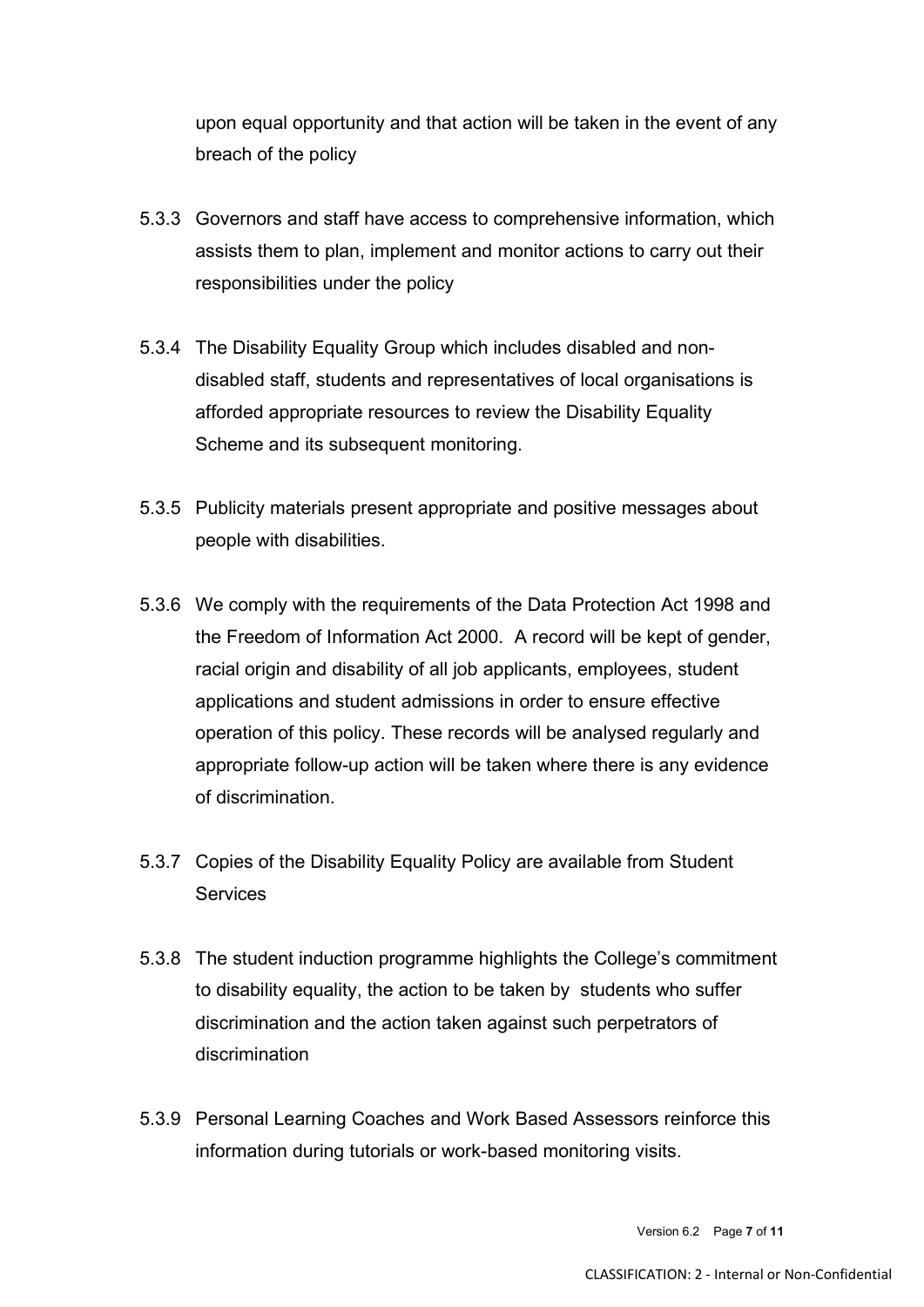- 5.3.12 All work placement providers and partners receive information on their responsibilities under the policy and will signify their understanding of, and agreement to, these responsibilities.
- 5.3.13 The staff induction programme highlights the College's commitment to disability equality, action to be taken by staff who suffer discrimination and the action to be taken against any perpetrators of such discrimination
- 5.3.14 All staff can access a copy of the policy on the college intranet.
- 5.3.15 Contractors and Service Providers follow the College's Disability Equality Policy and any disability equality conditions in contracts or agreements.
- 5.3.16 A supportive environment for those who make claims of discrimination, harassment, victimisation, intimidation or abuse is provided. Students may seek advice from student services and staff may seek assistance from the HR Department or trade union.
- 5.3.17 Acts of disability discrimination (direct or indirect), harassment, victimisation, intimidation or abuse will be treated as a serious disciplinary offence.
- 5.3.18 Students who feel they are being discriminated against on grounds of their disability by staff should raise the matter under the College Complaints Procedure, which will, if the accusation is upheld, be treated as a serious disciplinary offence.
- 5.3.19 If during the course of their studies, students suffer discrimination, harassment, victimisation, intimidation or abuse from other students the matter should be brought to the attention of their course tutor and the matter raised through the anti-bullying procedure. If the accusation is upheld the inappropriate or unacceptable behaviour will be dealt with

Version 6.2 Page **8** of **11**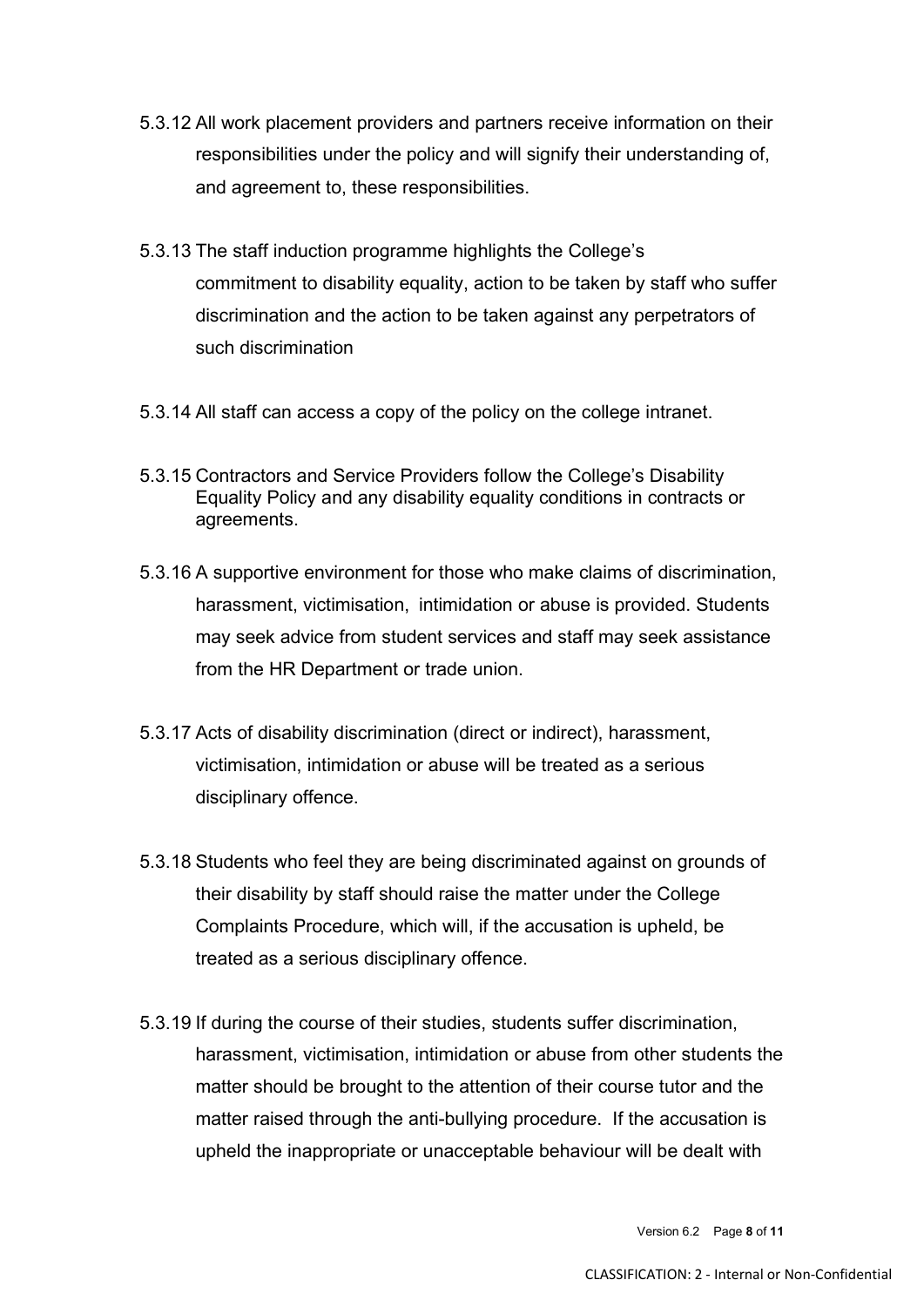through the faculty disciplinary procedure or the College's Student Disciplinary Procedure.

- 5.3.20 If in the course of their attendance at the College students suffer discrimination, harassment, victimisation, intimidation or abuse from members of the public, contractors and service providers or placement providers the College will take appropriate action and provide appropriate support
- 5.3.21 Staff who feel they are being discriminated against on grounds of their disability by other members of staff should raise the matter under the Grievance or Harassment Procedure, which will, if the accusation is upheld, be treated as a serious disciplinary offence.
- 5.3.22 If in the course of their work, College staff suffer discrimination from members of the public, the College will take appropriate action and provide appropriate support.
- 5.3.23 Any behaviour directed against staff by students will be dealt with under the student disciplinary procedure.
- 5.3.24 Making a complaint does not prejudice an individual's right to use other procedures, including the harassment or grievance procedures, nor their statutory right to complain to an Employment Tribunal or to involve any other appropriate external body.
- 5.3.25 Protection is provided to anyone who makes a complaint, or who acts as a witness under this policy.

# **6 Monitoring And Evaluations**

6.1 Monitoring of the Action Plan will ensure that staff are treated equally in such terms as promotion, staff development and grading of teaching and learning.

Version 6.2 Page **9** of **11**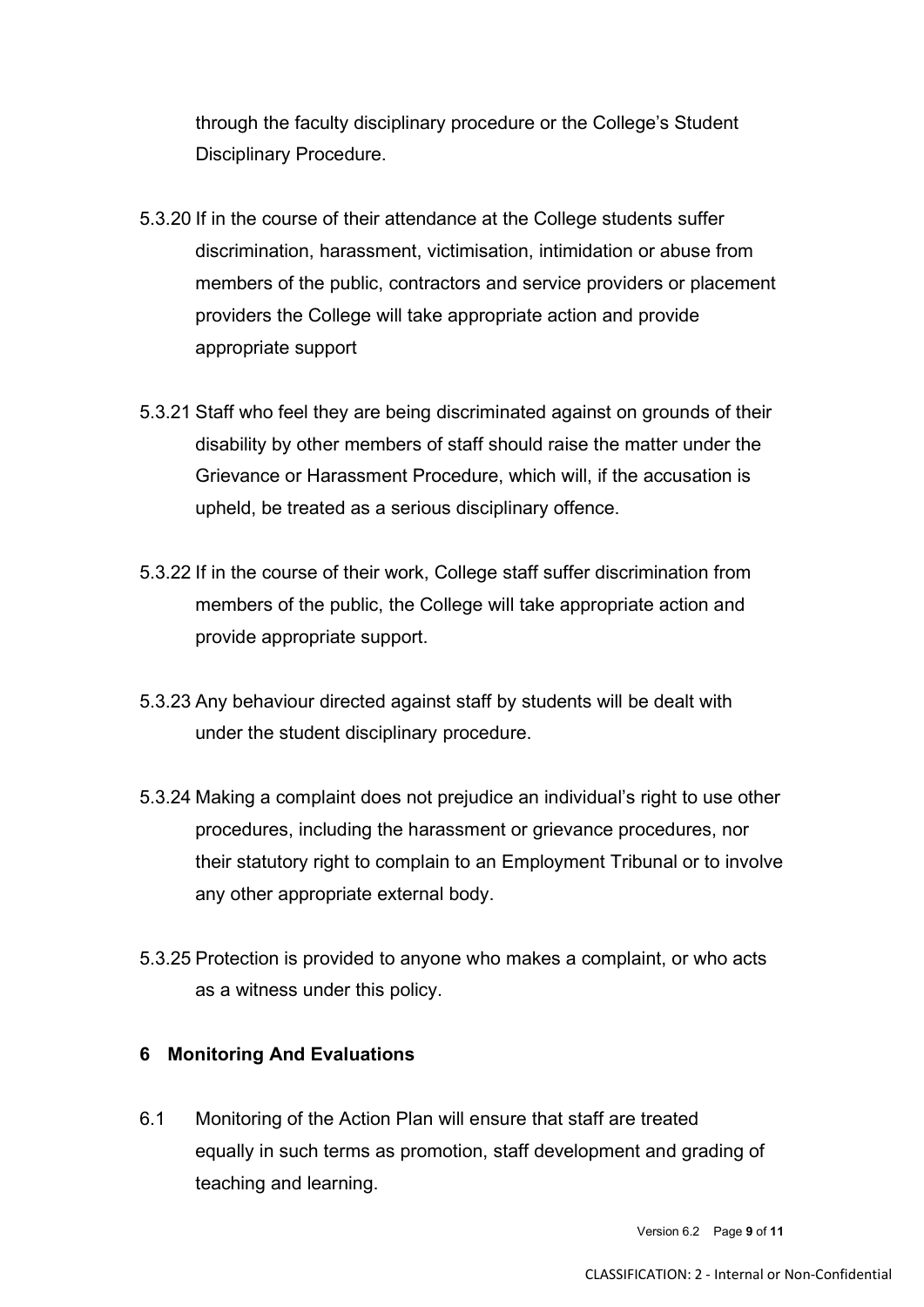- 6.2 Monitoring of the Action Plan will ensure barriers to student admission, retention, progression and achievement are identified and steps are taken to remove such barriers.
- 6.3 To inform the setting of targets and the measurement of our progress in achieving them laid out in the Action Plan, the following information will be collected and analysed.

## FOR STUDENTS

Profiles of students with disabilities/learning difficulties

Retention rates

Achievement rates

Work placements including success rates, satisfaction levels

Disciplinary action

Complaints by students or their sponsors

Student surveys

Applications, success and failure rates for admission to programmes

## FOR EMPLOYEES

Profiles of employees with disabilities/learning difficulties by grade/salary

scales and type of work

Job application rates

Selection success rates

Version 6.2 Page **10** of **11**